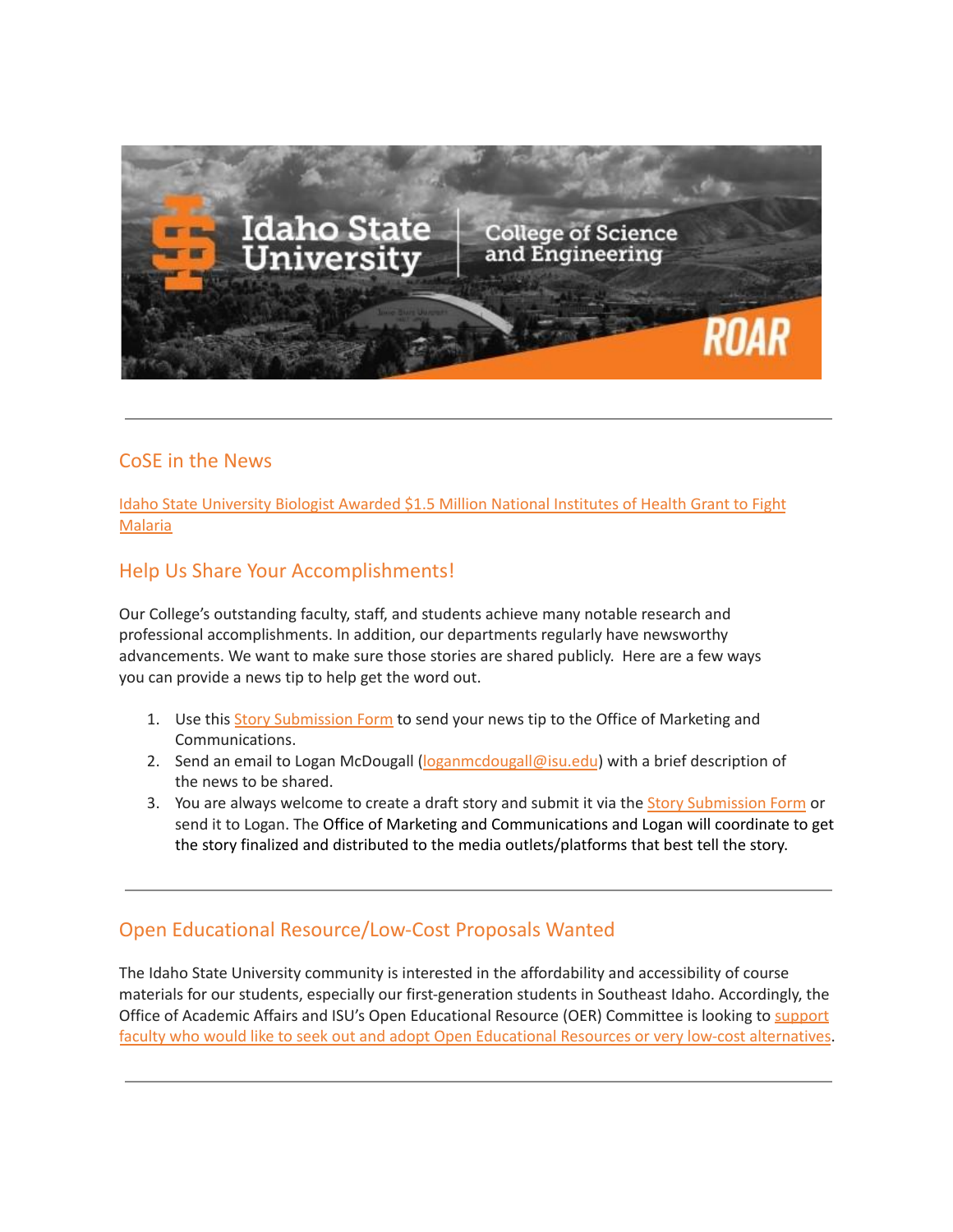# Reporting Significant Financial Conflict of Interest When Applying for Grants

To meet federal funding requirements, ISU requires every person who applies for external funds to disclose any significant financial conflicts of interest they might have with the funder to which they are applying at the time of application. More info at

[isu.edu/news/2022-spring/reporting-significant-financial-conflict-of-interest-when-applying-for-grants.](https://www.isu.edu/news/2022-spring/reporting-significant-financial-conflict-of-interest-when-applying-for-grants.html) [html](https://www.isu.edu/news/2022-spring/reporting-significant-financial-conflict-of-interest-when-applying-for-grants.html).

#### Abstracts Now Accepted for Undergraduate Research Symposium

Abstracts are being accepted from all disciplines for the 2022 Undergraduate Research Symposium. The symposium is scheduled for April 14 from 2 to 4 p.m. in the Wood River Rooms of the Pond Student Union. More at

[https://www.isu.edu/news/2022-spring/abstracts-now-accepted-for-undergraduate-research-symposiu](https://www.isu.edu/news/2022-spring/abstracts-now-accepted-for-undergraduate-research-symposium.html) [m.html.](https://www.isu.edu/news/2022-spring/abstracts-now-accepted-for-undergraduate-research-symposium.html)

#### Nominations Sought for Associate Dean

After serving ISU as a Professor, Chair, and Associate Dean for 33 years, Professor Bob Fisher will be retiring at the end of the academic year.

The College of Science and Engineering is conducting an internal search to fill the Associate Dean position. Dean Scott Snyder welcomes all nominations and applications to form a diverse candidate pool.

Once applications are received, the College Executive Committee and the Council of Chairs will review applications, conduct interviews, and provide input to Dean Snyder concerning the next Associate Dean.

For more information, please see the announcement at [https://bit.ly/35kkrDg.](https://bit.ly/35kkrDg)

If you have questions about the position, please contact Dean Snyder directly.

#### Nominations Needed for 2022 Homecoming Awards

Nominations for the 2022 Homecoming Awards are open and can be submitted online on the official [Homecoming](https://idahostateu.formstack.com/forms/homecoming_award_nomination_form) Awards nominations form. Nominations can be submitted by anyone and are due to the Office of Alumni Relations no later than April 1, 2022.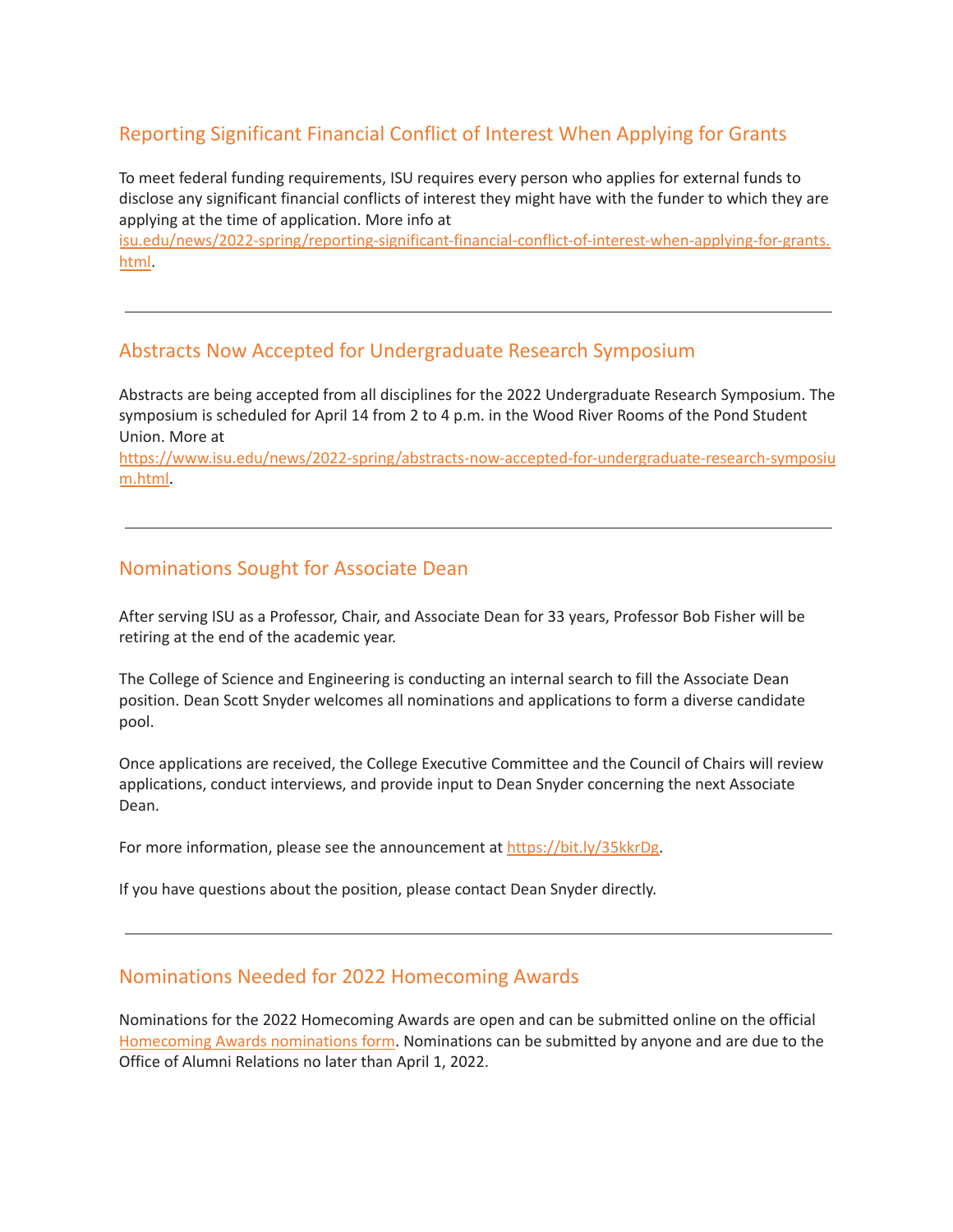Award nominations include the Distinguished Alumna/us, ISU Achievement, ISU Distinguished Service, William J. Bartz, President's Medallion, Homecoming Parade Marshal(s), and the Young Alumni. Nominee qualifications can be found at [isu.edu/alumni.](https://isu.edu/alumni)

Homecoming 2022 is set for Saturday, October 15.

### Walk-In Appointments Available for Faculty and Staff Headshots

The Idaho State University Office of Marketing and Communications has scheduled four walk-in studio times this semester on the Pocatello campus to provide headshot photography for ISU employees. Faculty and staff in need of a new or updated headshot are welcome to attend one of the scheduled times. No appointment is necessary, and it will only take about three minutes to snap the photo. Details at

[isu.edu/news/2022-spring/walk-in-appointments-available-for-faculty-and-staff-headshots.html.](https://www.isu.edu/news/2022-spring/walk-in-appointments-available-for-faculty-and-staff-headshots.html)

| Dates to Remember |                                               |  |  |
|-------------------|-----------------------------------------------|--|--|
| Feb. 21           | Presidents' Day holiday (no classes)          |  |  |
| Feb. 22           | Early 8-week course grading opens             |  |  |
| Feb. 28           | Mid-term week                                 |  |  |
| Mar. 7            | Late 8-week courses begin                     |  |  |
| Mar. 8            | Early 8-week course grading closes at 5:00 pm |  |  |
| Mar. 21           | Spring Break (no classes)                     |  |  |

### Upcoming Events in the College of Science and Engineering

For a complete list of CoSE events, check out the College Event [Calendar](https://isu.edu/cse/calendar/) and click an event to get more details. Updates can also be found on [Facebook](https://www.facebook.com/IdahoStateUCoSE), [Twitter](https://twitter.com/IdahoStateUCoSE), [LinkedIn,](https://www.linkedin.com/company/idaho-state-university-college-of-science-and-engineering) and [Instagram.](https://www.instagram.com/idahostateucose/) To add events to the calendar, please contact the administrative assistants in your department. The university-wide calendar of events is available [here](https://www.isu.edu/calendar/).

#### **Feb. 6-Feb.12 2022**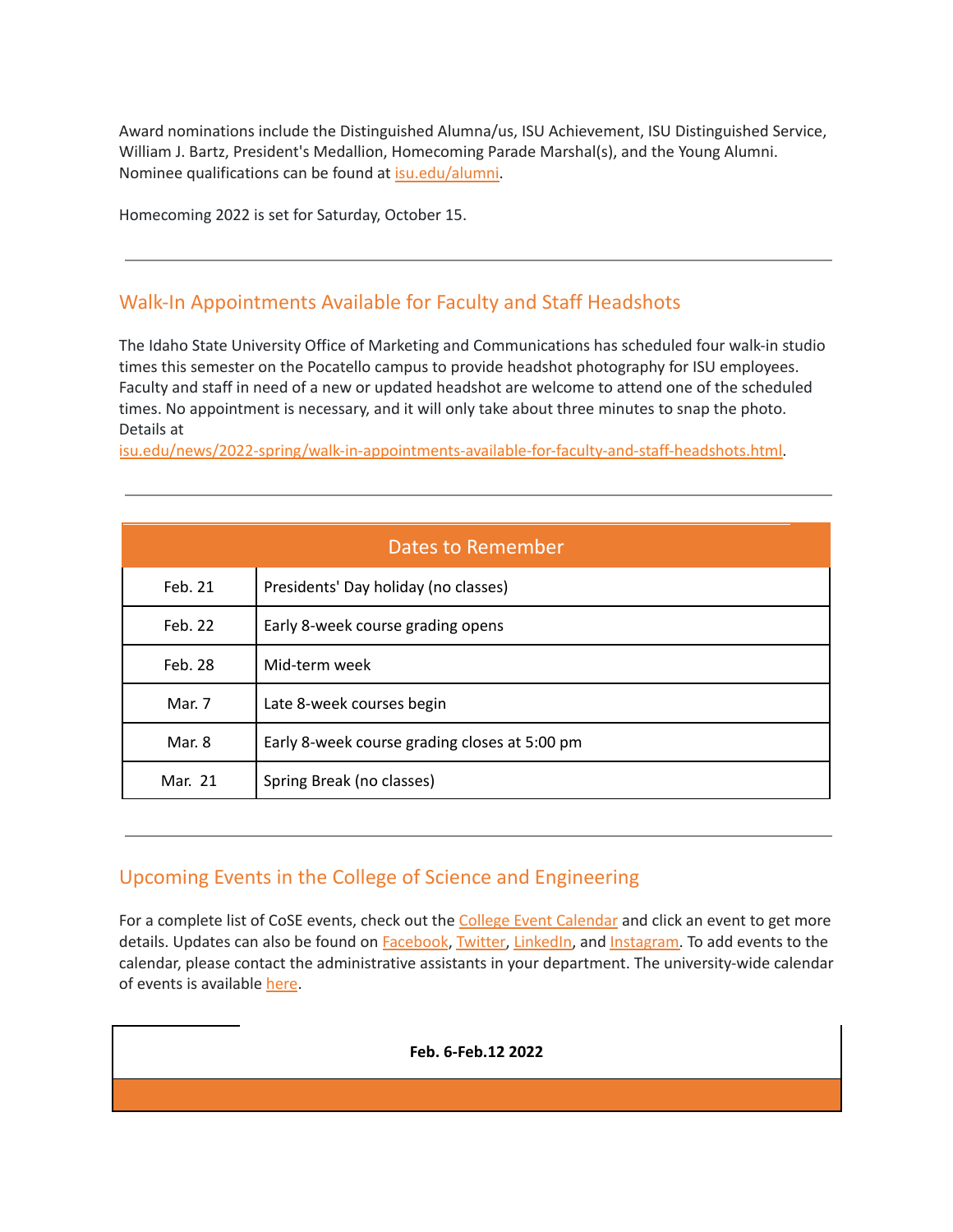| Department/Program | Event                               | <b>Details</b>                        |
|--------------------|-------------------------------------|---------------------------------------|
| Physics            | Colloquium:                         | Mon February 7                        |
|                    | Dr. Richard Sandberg                | 4 pm - 5 pm                           |
|                    | <b>Brigham Young University</b>     |                                       |
|                    |                                     | Zoom link:                            |
|                    | "Revolutionary X-ray Vision Probing |                                       |
|                    | Damage and Failure at the           | https://isu.zoom.us/j/89132363913     |
|                    | Nanoscale"                          |                                       |
|                    |                                     | Wed, February 9                       |
|                    |                                     | $4 \text{ pm} - 5 \text{ pm}$         |
| Geosciences        |                                     | <b>PS 108</b>                         |
|                    | Colloquium:                         |                                       |
|                    | Mike Taylor<br>University of Kansas | Zoom:                                 |
|                    |                                     | https://isu.zoom.us/j/83794277124?pwd |
|                    |                                     | =QVVFMVByU1k1M3VsMEZTZy9NYjZmdz       |
|                    |                                     | <u>09</u>                             |

| Feb. 13-Feb.19 2022 |                                                                                                        |                                                                                                                                                               |  |  |  |
|---------------------|--------------------------------------------------------------------------------------------------------|---------------------------------------------------------------------------------------------------------------------------------------------------------------|--|--|--|
|                     |                                                                                                        |                                                                                                                                                               |  |  |  |
| Department/Program  | Event                                                                                                  | <b>Details</b>                                                                                                                                                |  |  |  |
| Physics             | Colloquium:<br>Dr. Ruprecht Machleidt<br>University of Idaho<br>The Dream of the German Atomic<br>Bomb | Mon, February 14<br>4 pm - 5 pm<br>Zoom link:<br><b>TBD</b>                                                                                                   |  |  |  |
| Geosciences         | Colloquium:<br><b>Thane Kindred</b><br>Ashley Ferguson                                                 | Wed, February 16<br>$4 \text{ pm} - 5 \text{ pm}$<br><b>PS 108</b><br>Zoom:<br>https://isu.zoom.us/j/83794277124?pwd<br>=QVVFMVByU1k1M3VsMEZTZy9NYjZmdz<br>09 |  |  |  |

**Feb. 20-Feb.26 2022**